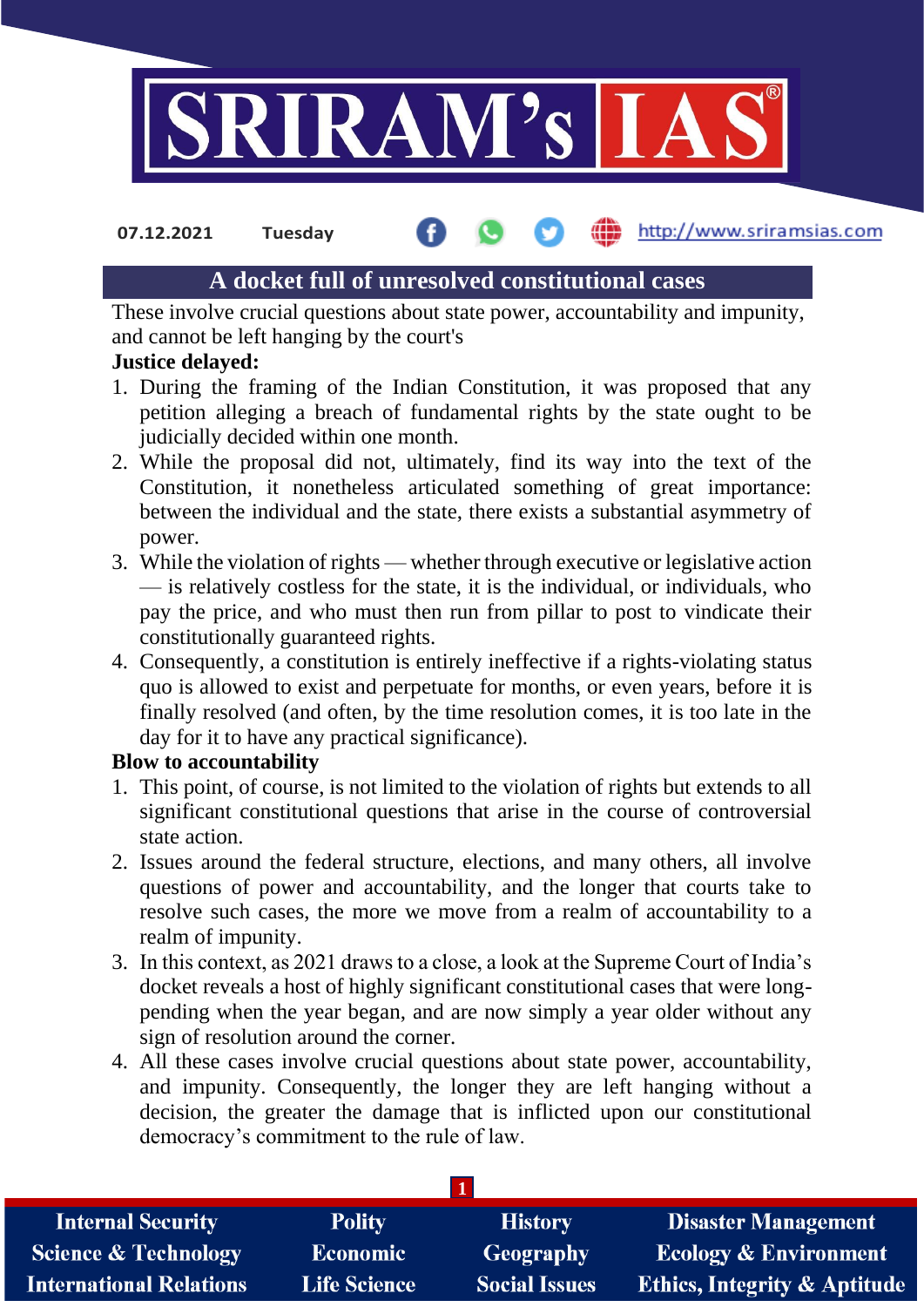

**07.12.2021 Tuesday**

#### http://www.sriramsias.com

#### **Kashmir Issue:**

- 1. First, there is the constitutional challenge to the Presidential Orders of August 5, 2019, that effectively diluted Article 370 of the Indian Constitution, and bifurcated the State of Jammu and Kashmir into two Union Territories, controlled by the Centre.
- 2. First, it raises the question of whether the Centre can take advantage of an Article 356 situation in a State — a time when no elected government and Assembly is in existence — to make permanent and irreversible alterations in the very structure of the State itself.
- 3. Second, the case also raises the question of whether, under the Constitution, the Union Legislature has the authority not simply to alter State boundaries (a power granted to it by Article 3 of the Constitution), but degrade a State into a Union Territory (something that has never been done before August 5, 2019).
- 4. If it turned out that the Union Legislature does have this power, it would essentially mean that India's federal structure is entirely at the mercy of Parliament: Parliament could then, constitutionally, convert India from a union of States to a union of Union Territories, if it so wanted. Needless to say, this — as well — would signal a hugely significant shift in power to the Centre.

### **Electoral bonds**

- 1. Another long-pending case is the constitutional challenge to the electoral bonds scheme, which has now crossed four years.
- 2. The electoral bonds scheme authorises limitless, anonymous corporate donations to political parties, making election funding both entirely opaque to the people, as well as being structurally biased towards the party that is in power at the Centre.
- 3. In numerous central and State election cycles in the last four years, thousands of crores of rupees have been spent in anonymous political donations, thus impacting not only the integrity of the election process but also the constitutional right of citizens to an informed vote.
- 4. It is important to note that in both these cases, the Supreme Court's inaction is not neutral, but rather, favours the beneficiaries of the status quo. In other words, by not deciding, the Court is in effect deciding — in favour of one party — but without a reasoned judgment that justifies its stance.

| <b>Internal Security</b>        | <b>Polity</b>       | <b>History</b>       | <b>Disaster Management</b>              |  |  |
|---------------------------------|---------------------|----------------------|-----------------------------------------|--|--|
| <b>Science &amp; Technology</b> | <b>Economic</b>     | Geography            | <b>Ecology &amp; Environment</b>        |  |  |
| <b>International Relations</b>  | <b>Life Science</b> | <b>Social Issues</b> | <b>Ethics, Integrity &amp; Aptitude</b> |  |  |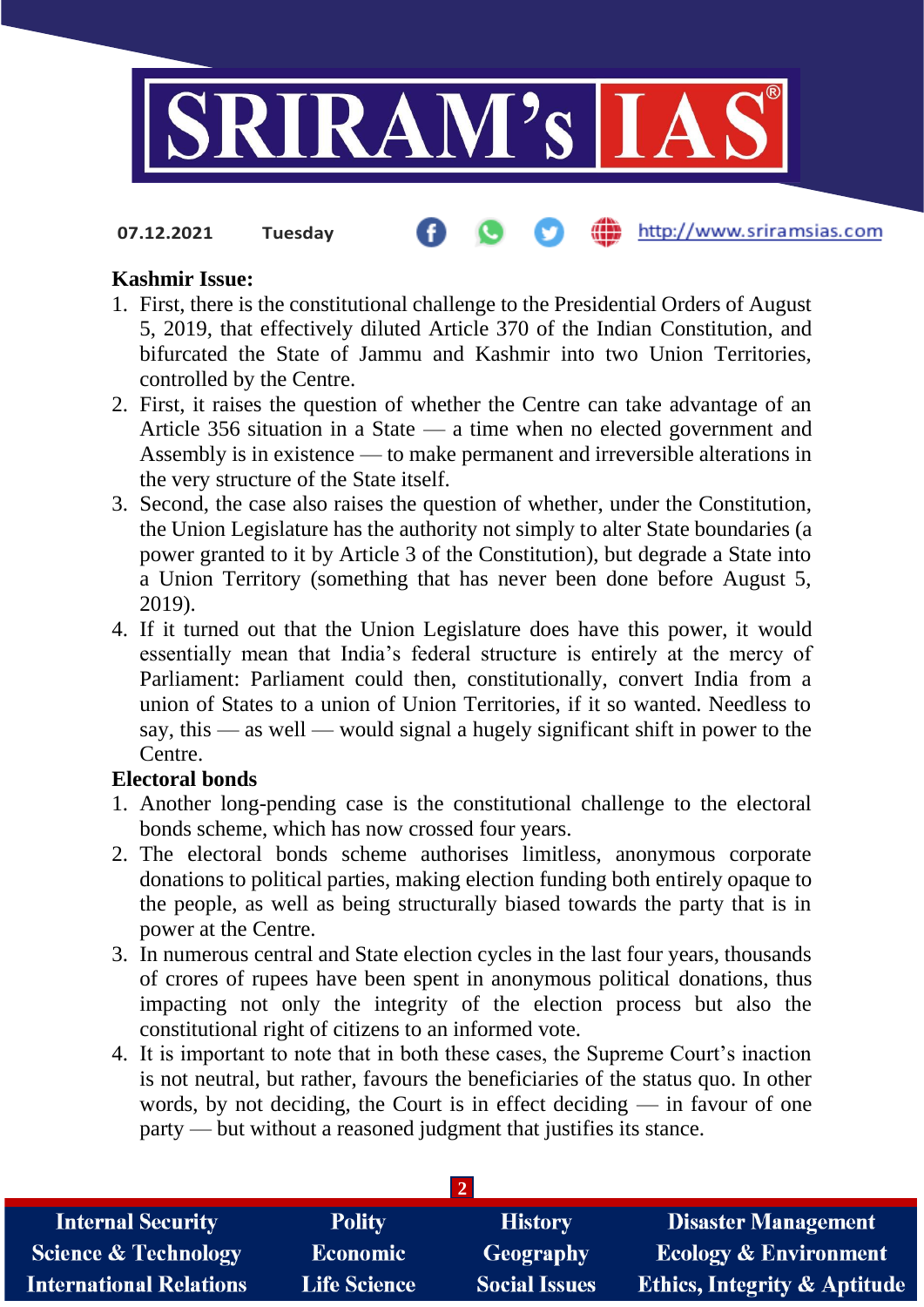

**07.12.2021 Tuesday**

# http://www.sriramsias.com

### **Other key cases**

- 1. This is also true for a number of other cases pending before the Court. For example, as far back as 2013, the Gauhati High Court held that the Central Bureau of Investigation (CBI) was not established under any statutory authority.
- 2. This verdict was immediately stayed when it was appealed to the Supreme Court, but in the intervening years, it has never been heard. Thus, the CBI continues to function — often controversially — despite a judgment by a constitutional court that has found its very existence to be illegal.
- 3. More recently, constitutional challenges to the Citizenship (Amendment) Act (CAA), filed in the immediate aftermath of the legislation's enactment, remain unheard, as do the challenges to the much-criticised Section 43(D)(5) of the Unlawful Activities (Prevention) Act, which makes the grant of bail effectively impossible, and is responsible for the years-long incarceration of several people.
- 4. The challenge to Section 43(D)(5) is perhaps the case that most directly affects civil rights, as the section continues to be applied on a regular basis (most notoriously, in recent times, in the Bhima Koregaon case).

# **It wounds the judiciary**

- 1. Apart from benefiting the party that profits from the status quo which, as we have seen, is invariably the state — judicial evasion of this kind is also damaging for the accountability of the judiciary itself.
- 2. Once a court decides a case, its reasoning which must, by definition be public — can be publicly scrutinised and, if need be, critiqued.
- 3. In the absence of a decision, however, while the Court's inaction plays as significant a role on the ground as does its action, there is no judgment — and no reasoning — that the public can engage with. For obvious reasons, this too has a serious impact on the rule of law.
- 4. It must be acknowledged that the responsibility for constituting benches and scheduling cases especially cases that are due to be heard by larger Benches rests solely with the Chief Justice of India (CJI).

| <b>Internal Security</b>        | <b>Polity</b>       | <b>History</b>       | <b>Disaster Management</b>              |  |  |  |
|---------------------------------|---------------------|----------------------|-----------------------------------------|--|--|--|
| <b>Science &amp; Technology</b> | <b>Economic</b>     | <b>Geography</b>     | <b>Ecology &amp; Environment</b>        |  |  |  |
| <b>International Relations</b>  | <b>Life Science</b> | <b>Social Issues</b> | <b>Ethics, Integrity &amp; Aptitude</b> |  |  |  |